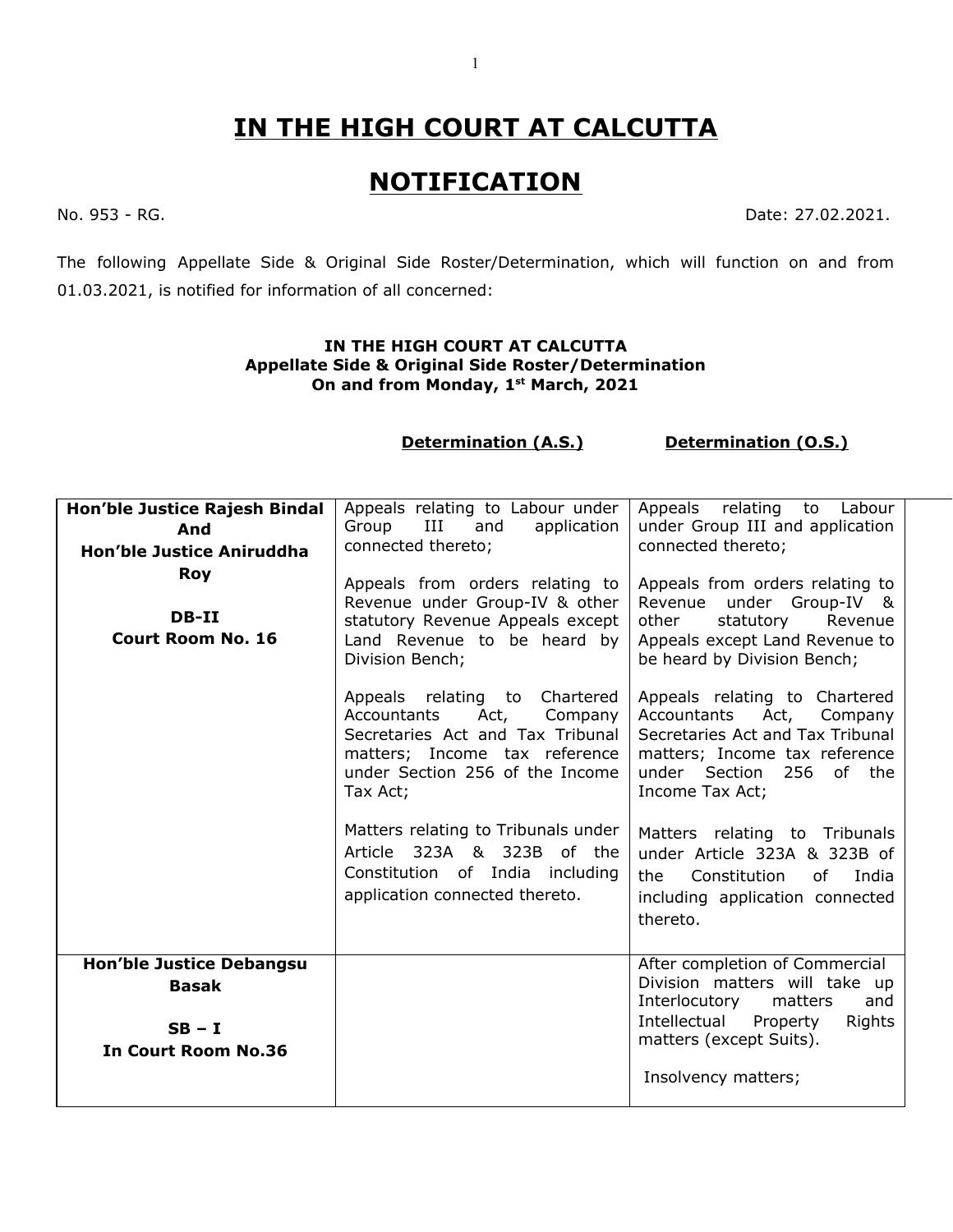|                                                                                       |                                                                                                                                                                                                                                                                                 | Matters under Arbitration Act,<br>1940<br>Arbitration<br>and<br>&<br>1996<br>Conciliation<br>Act,<br>(excluding matters pertaining to<br>Section 34 of the Act) including<br>applications connected thereto.                                                                                                |
|---------------------------------------------------------------------------------------|---------------------------------------------------------------------------------------------------------------------------------------------------------------------------------------------------------------------------------------------------------------------------------|-------------------------------------------------------------------------------------------------------------------------------------------------------------------------------------------------------------------------------------------------------------------------------------------------------------|
| Hon'ble Justice Shekhar B.<br><b>Saraf</b><br>$SB - VI$<br><b>In Court Room No.26</b> | Matters (motion & hearing) under<br>Article 226 of the Constitution<br>relating to Secondary and Higher<br>Secondary Education under Group<br>including<br>services<br>П<br>and<br>application connected thereto and<br>educational matters not assigned<br>to any other Bench. | Matters<br>(motion &<br>hearing)<br>under Article<br>226<br>of<br>the<br>Constitution<br>relating<br>to<br>and<br>Higher<br>Secondary<br>Education<br>under<br>Secondary<br>Group II including services and<br>application connected thereto<br>and educational matters not<br>assigned to any other Bench. |
|                                                                                       | <b>Matters</b><br>(motion<br>&<br>hearing)<br>relating to Revenue and Tax Laws<br>(excluding Land Revenue) under<br>Group IV including applications<br>connected thereto;                                                                                                       | <b>Matters</b><br>(motion & hearing)<br>relating to Revenue<br>and Tax<br>Laws (excluding Land Revenue)<br>Group<br>under<br>IV<br>including<br>applications connected thereto;                                                                                                                             |
|                                                                                       | Hearing<br>of<br>writ<br>petitions<br>irrespective of classification and<br>applications connected thereto.                                                                                                                                                                     | Hearing<br>of<br>writ<br>petitions<br>irrespective of classification and<br>applications connected thereto.                                                                                                                                                                                                 |
| Hon'ble Justice Ravi Krishan<br>Kapur<br>$SB - IX$<br><b>In Court Room No.10</b>      | Matters (motion & hearing) under<br>Article 226 of the Constitution<br>relating to Residuary under Group<br>IX pertaining to Public Premises<br>(Unauthorised Occupants)<br>Act,<br>and Electricity including<br>1971<br>applications connected thereto;                        | Matters<br>(motion &<br>hearing)<br>Article<br>226<br>of<br>under<br>the<br>Constitution<br>relating<br>to<br>Residuary<br>under<br>Group<br>IX<br>relating<br>to<br>Public<br>Premises<br>(Unauthorised Occupants) Act,<br>1971 and Electricity including<br>applications connected thereto;               |
|                                                                                       | Appeals relating to all Claim cases<br>including applications connected<br>thereto (excluding admission of<br>Appeals under Section 30 of the<br>Employees' Compensation<br>Act,<br>1923);                                                                                      | Hearing<br>of<br>writ<br>petitions<br>irrespective of classification and<br>applications connected thereto.                                                                                                                                                                                                 |
|                                                                                       | of<br>writ<br>petitions<br>Hearing<br>irrespective of classification and<br>applications connected thereto.                                                                                                                                                                     |                                                                                                                                                                                                                                                                                                             |